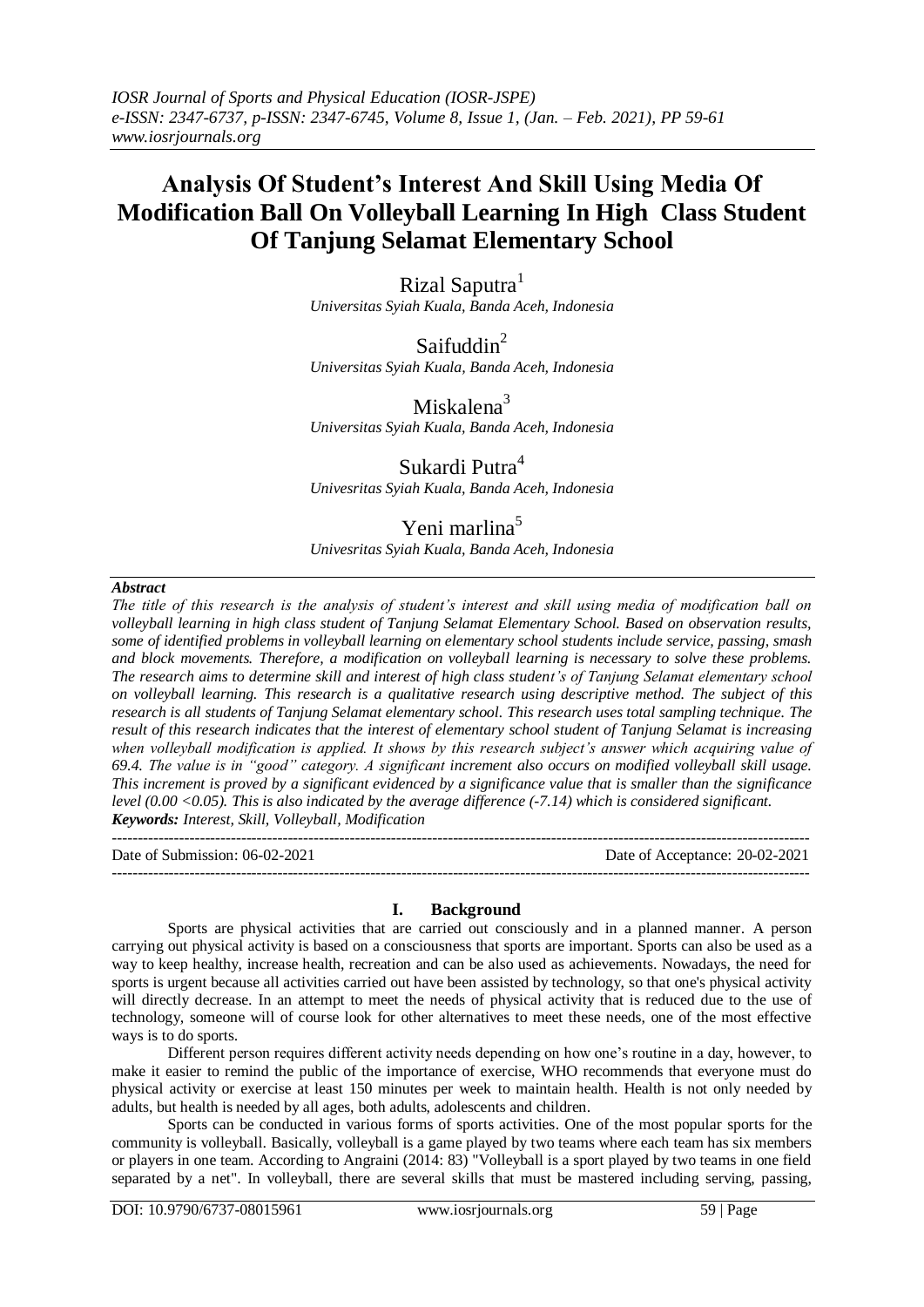smashing and blocking. The sport of volleyball is managed by FIVB (Federation internationale de Volly Ball) as the parent organization of the international organization, while in Indonesia volleyball is managed by PBVSI (Persatuan Bola Voli Seluruh Indonesia or Indonesian Volleyball Association).

Volleyball games contained in the sports and health physical education learning curriculum are used to provide students with experiences of physical movement. The movements are in accordance with the volleyball skills which include serving, passing, smashing and blocking. Basically, the volleyball skill movement is oriented towards improving the physical fitness of students. Apart from improving the physical fitness of students, volleyball learning is also used to achieve the objectives of learning in general, namely the ability of students to develop cognitive abilities, affective values and psychomotor abilities.

At formal school, volleyball has been taught at elementary school level. Elementary school is an educational institution that organizes the basic education process and underlies the subsequent educational process. The education at elementary school is conducted for seven years old children with the aim that children of that age gain understanding and knowledge that is appropriate to themselves. Based on these needs for basic education, volleyball is also included in the basic education level curriculum.

In the current implementation of volleyball learning on elementary school students, the students have always encountered obstacles in performing service, passing, smash, and block skills. These constraints are different at each grade level. The fourth grade students still seem to hesitate in using volleyball, because the texture of the volleyball is felt to be painful. In the fifth grade, volleyball is felt to be painful so that only a few skill movements are carried out. Moreover, in the sixth grade, the students feel that their handswere unable to perform the serving movements. These constraints certainly hinder the implementation of the teaching and learning process properly.

Responding to these constraints the writer intends to use modified ball media in the volleyball learning process. The ball is modified, namely by using a rubber ball, then the rubber ball is coated with a foam sponge to replicate the volleyball's original shape. The goal is to ease the volleyball learning process and reduce the pain felt by student caused by original ball which affect the lack of interest and skills of students in participating in volleyball learning.

Based on the description of the explanation about volleyball and the problems that arise in learning volleyball above, the authors wish to conduct a research entitled "Analysis of Student's Interest and Skill Using Media of Modification Ball on Volleyball Learning In High Class Student of Tanjung Selamat Elementary School".

#### **II. Research Procedure**

Based on the aforementioned above Analysis of Student's Interest and Skill Using Media of Modification Ball on Volleyball Learning In High Class Student of Tanjung Selamat Elementary School, the researcher intends to use quantitative approach with descriptive research in this study.

Research design in research is defined as a process of collecting and analyzing research data. Basically, the research design is a "Blueprint" which describes each research procedure, from research objectives to data analysis. The research design in this study is as follows: